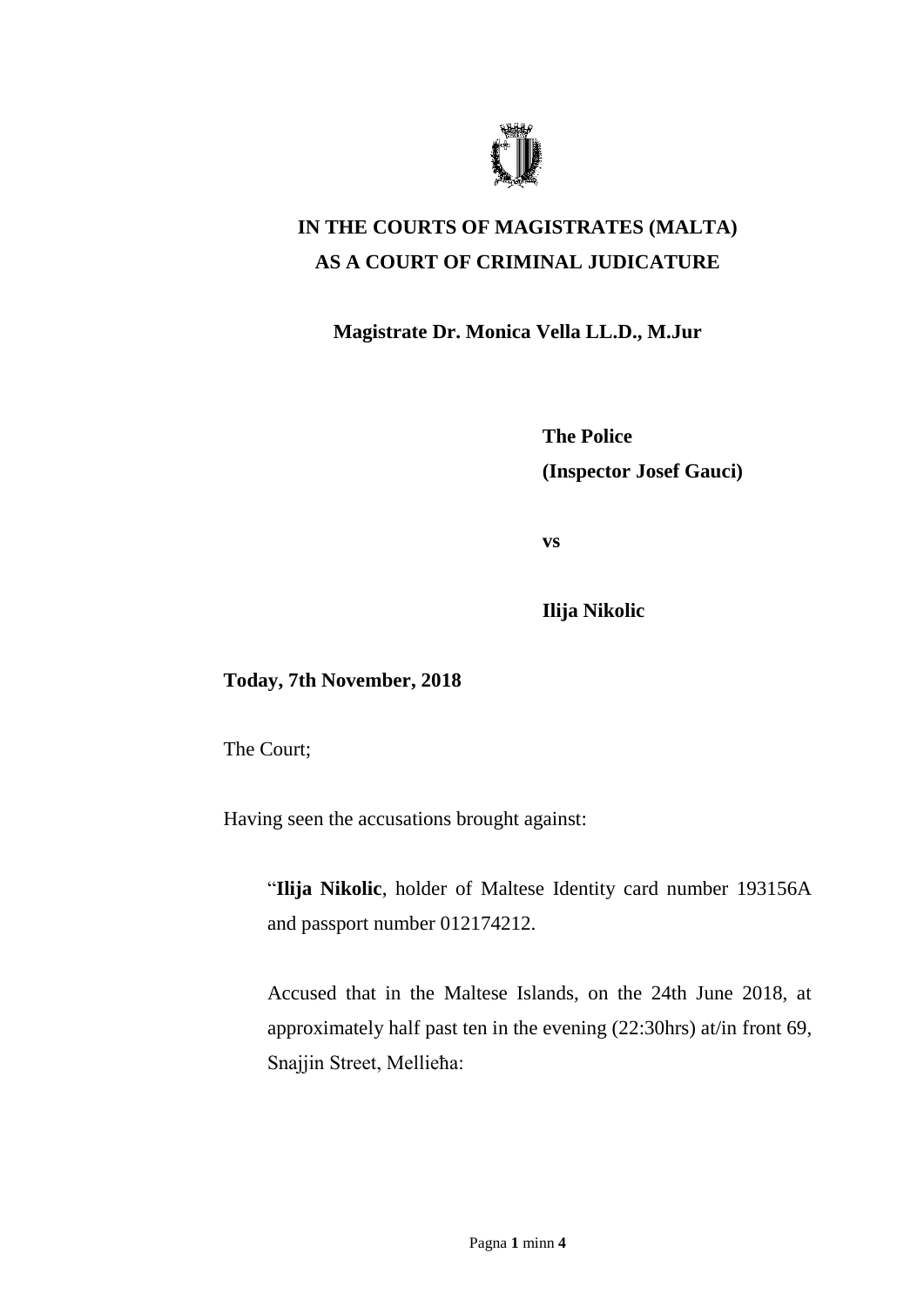- 1. Without intent to kill or to put the life of any person in manifest jeopardy, caused harm of grevious nature to the body, on the person of Sasa Ramic, holder of identity card number 159209A, as certified by Dr Sean Chetcuti Saydon MD of Mater Dei Hospital and this in violation of articles 214 and 216 of Chapter 9 of the Laws of Malta.
- 2. And in the same date, time, place and circumstances, in any manner not otherwise provided for in this code, wilfully disturbed the public good order or the public peace, and this in violation of article 338(m) of Chapter 9 of the Laws of Malta.
- 3. And in the same date, time, place and circumtances, in any manner not otherwise provided for in this code, wilfully disturbed the public good order or the public peace, and this in violation of article 338(dd) of Chapter 9 of the Laws of Malta.

The Court is being kindly requested, where it deems expedient, in order to provide for the safety of Sasa Ramic or the keeping of the public peace, in addition to, or in lieu of the punishment applicable to the offence, require the offender to enter into his own recognizance in a sum of money to be fixed by court, in terms of article 383 et seq. Of Chapter 9 of the Laws of Malta.

The Court is also being kindly requested, in the case against Ilija Nikolic, for the purpose of providing for the safety of the injured party, to issue a Protection Order for the benefit of Sasa Ramic under article 412C of Chapter 9 of the Laws of Malta."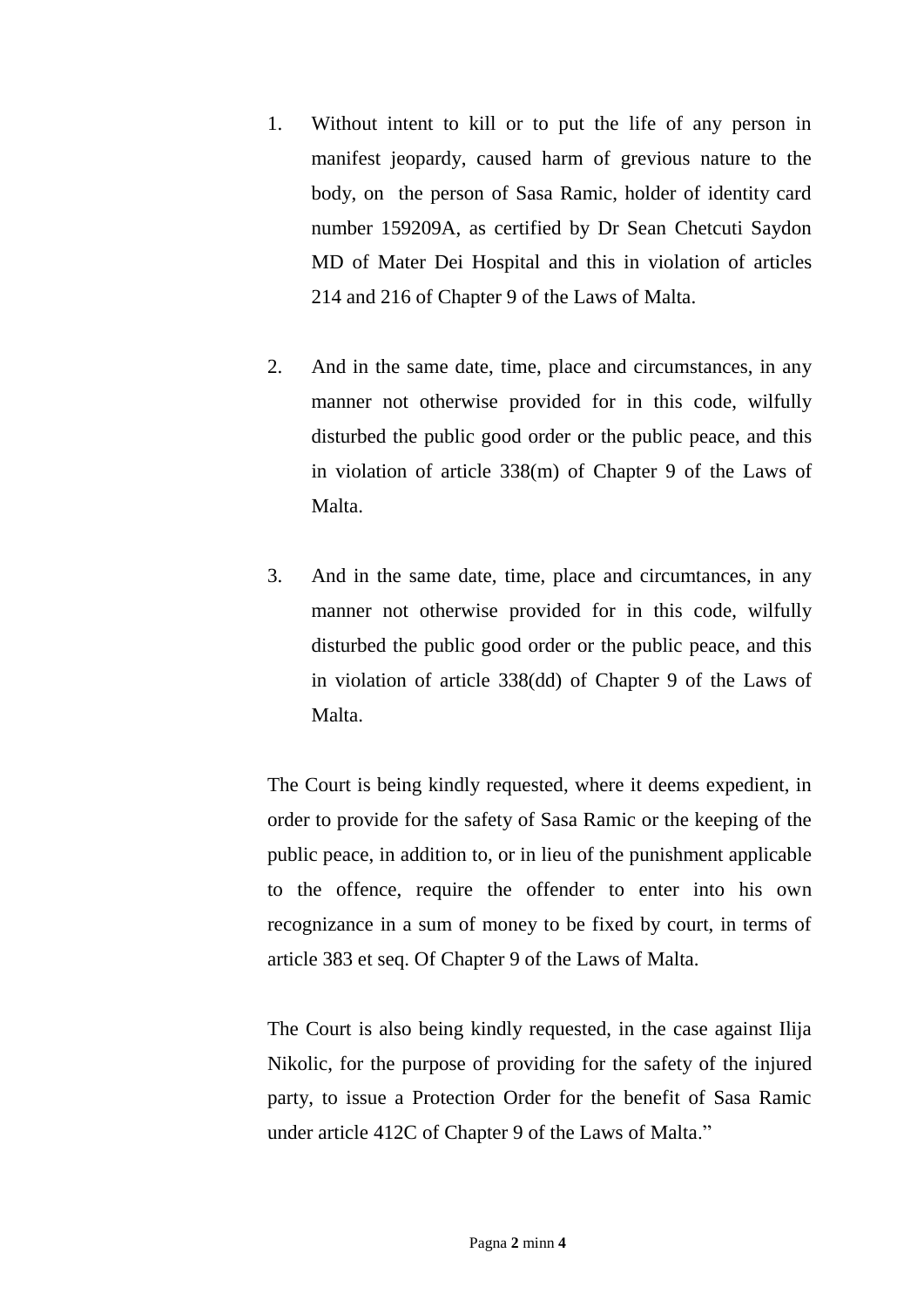Having seen all documents exhibited by the Prosecution;

Having seen the records of the case;

Having explained to the accused the charges against him;

Having heard the accused plead guilty to the charges in today's sitting, thus upon such guilty plea the Court can only find the accused guilty as charged;

Having warned the accused of the legal consequences of such guilty plea and having given the accused further time to reconsider his guilty plea and having heard the accused reconfirm his guilty plea during his arraignment before this Court and thus said guilty plea was registered in the acts of today's sitting, the  $07<sup>th</sup>$  November 2018;

Therefore;

The Court, upon the guilty plea registered by the accused, can only find the accused guilty as charged.

The Court, in deliberating upon the punishment applicable to this case, takes into consideration the registering of such guilty plea at this early stage of the proceedings, the clean conviction sheet of the accused, the collaboration of the accused with the police, the public apology made by the accused in open court in today's sitting and the gravity of the charges brought against him;